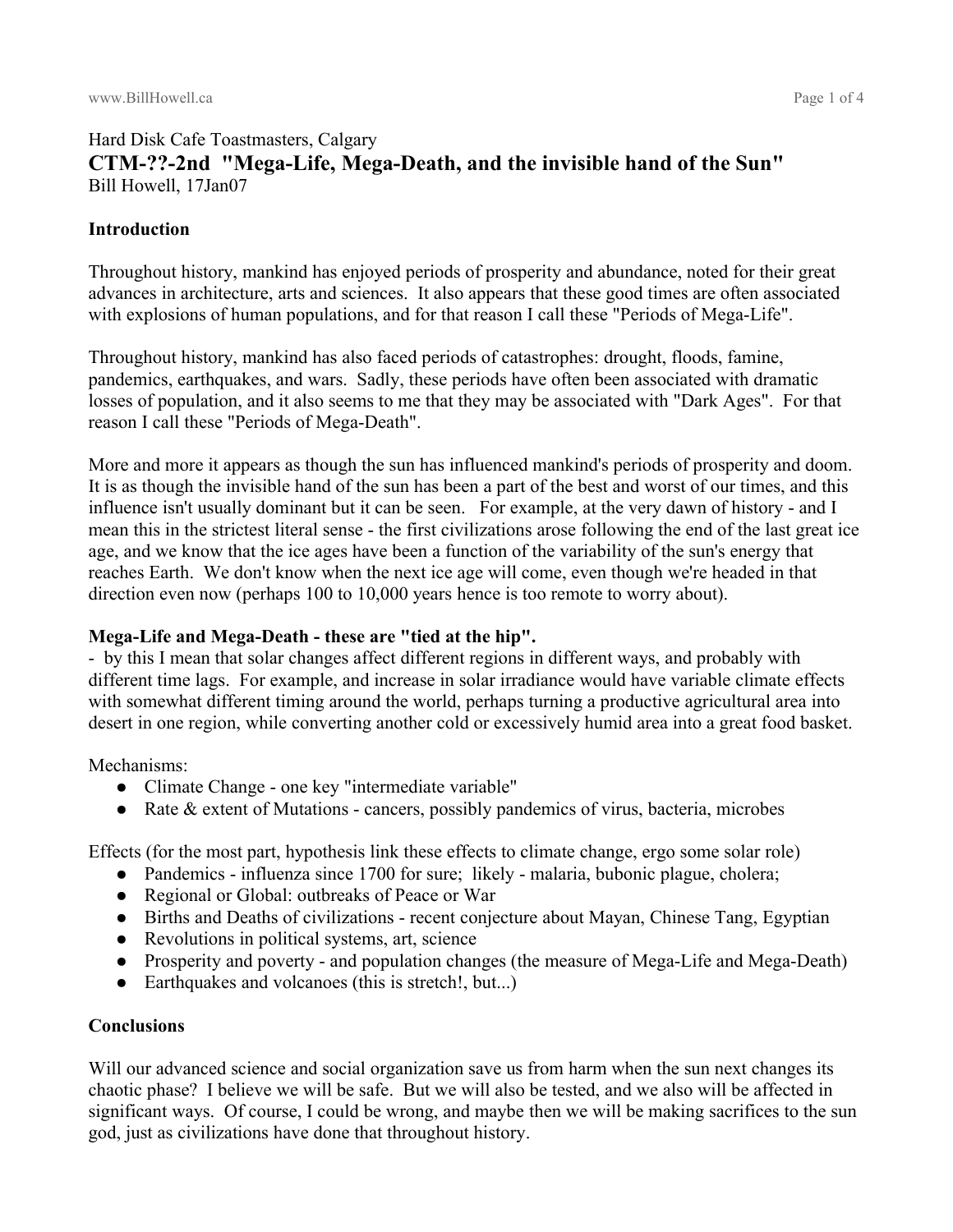## **Upcoming Event:**

University of Calgary, Institute for Sustainable Energy, Environment and Economy (www.iseee.ca) Distinguished Speaker Series 2007

#### Daniel Schrag, Harvard University *"Ancient Perspectives on Future Climate"*

Dr. Daniel Schrag, who studies climate change over the broadest range of Earth history, is Professor of Earth and Planetary Sciences at Harvard University and Director of the Harvard University Center for the Environment. He will discuss a variety of strategies for meeting the world's energy needs with the smallest possible impact on our atmosphere, and what strategies we might require if climate change is more dramatic than we expect.

*Presented with TransAlta Corporation* **Date:** Thursday, January 25, 2007 **Time:** 7:30 p.m. **Location:** University Theatre TO RESERVE YOUR SEAT(S) BEFORE THE TALK, EMAIL iseeespk@ucalgary.ca OR CALL (403) 210.9786

## **Climate Change history - a function of astronomy, geology and biology**

I like to say that climate is a function of astronomy, geology, and biology just to make sure that I don't focus myopically on only one factor (which tends to happen). Some components of each of these general classes are given below, but the list isn't complete and I don't explain below how the interactions go. This doesn't say anything about a host of intermediate variables and effects!

- astronomy: solar irradiance (total, UV, visible ...), high energy particles, magnetosphere; Earth orbital (excentricity - affected by Jupiter Saturn etc), axis (precession, tilt); moon; galactic rays (extremely high energy particles - clouds and perhaps mutation rates & severity)
- geology magnetosphere, geothermal (radioactive decay, flows), volcanic eruptions (CO2, ash, methane), tectonics
- biology [CO2] versus temperature changes over evolutionary history, effect on regional humidity and erosion, concentrations in sea (eg CaCO3 in shells, pH etc)

CO2 - It is my guess that with time science will show that today's man-made CO2 is having a negligible or very minor effect on our current climate. Almost every major data set used to bolster the man-made CO2 theory is better interpreted that CO2 is merely a function of temperature in geologic history (man-made influence perhaps within last 150 years, or last 8,000 years, time lags are critically important!), or that the GHG effect is likely due to water vapor, which is the dominant GHG by far. The General Circulation Models (GCMs) have a glorious record with weather forecasting, and an infamous record of reversals and twigging when applied to climate modelling. I'll have more confidence in GCMs when the modelers show signs of understanding and mastering the "small-world universal function approximation" dilemma (somewhat like the curve-fitting issue), when they start including more of the major climate drivers in an unbiased and realistic way (cloud, water vapour, solar irradiance), and when the GCMs are able to model the last 150 years at least (without fudging, and instead of being prisoners of monotonic trends in temperatures over a short period of a few decades).

Its my gut feel that major advances in climate modelling will require the application better mathematical tools for nonlinear, chaotic, and discontinuous systems, non-stationary with heavy heteroscedasticity, and high or infinite phases/states.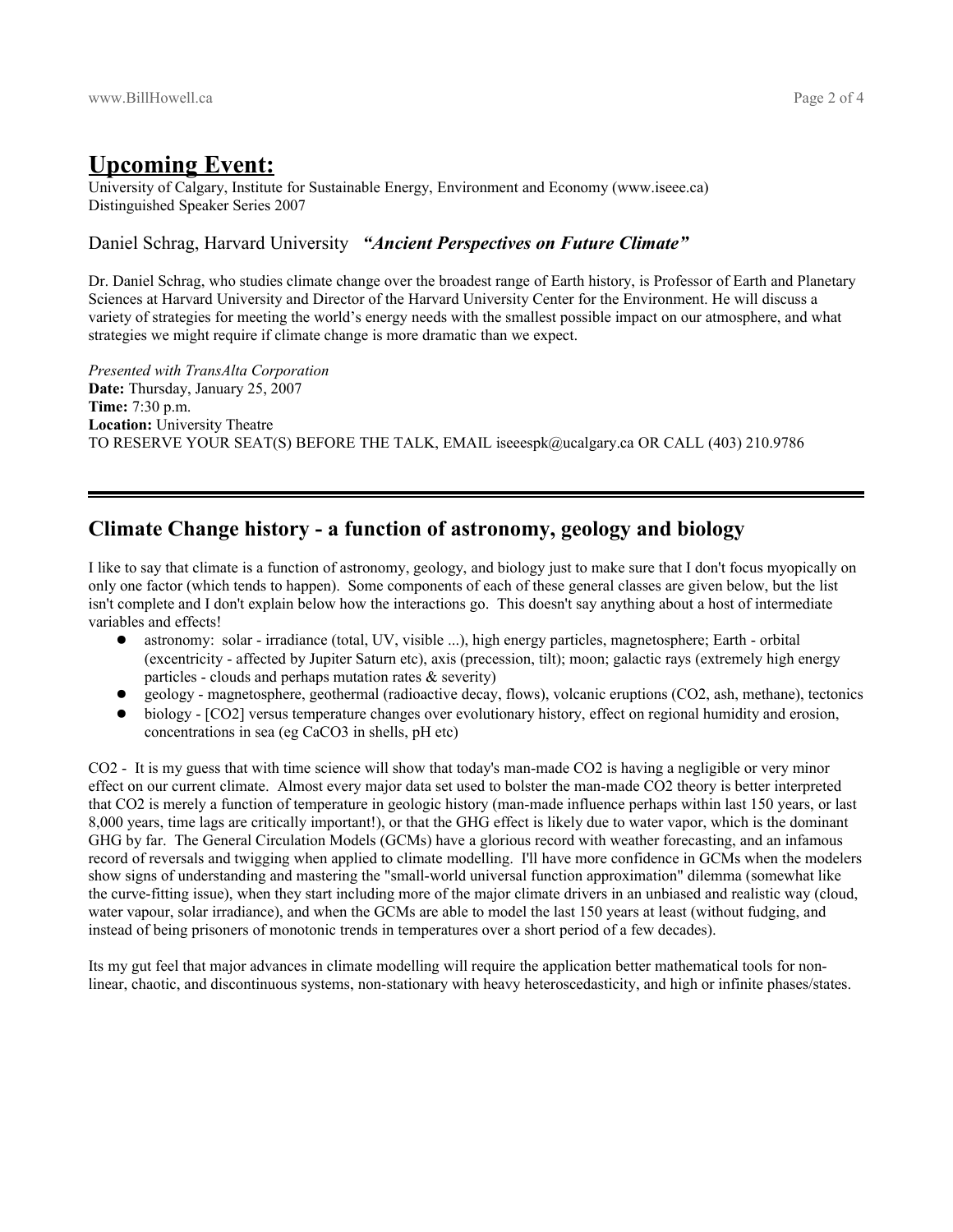# **1300 to Present - Pandemics & Epidemics, temperature & solar**

For some purposes it would be better to show regional temperatures and disease outbreaks. There are major gaps in the disease time series.



Solar irradiance F10.7 from Tapping etal:

K.F. Tapping, D. Boteler, A. Crouch, P. Charbonneau, A. Manson, H. Paquette ""Modelling solarmagnetic flux and irradiance during and since the Maunder minimum"" ?Journal vol/n/pp? Springer Science + Business Media. Printed in the USA 2006 27pp

delta 14C from IntCal04 data series http://www.radiocarbon.org/IntCal04%20files/intcal04.14c Paula J Reimer et.al. "IntCal04: Calibration Issue" Radiocarbon, Volume 46, nr 3, 2004, Updated 30 June 2006 Time lag adjustment subtracted for delta 14C = 70 years

Temperature series from:

S. McIntyre, R. McKitrick "Corrections to the Mann et. al. (1998) proxy data base and Northern Hemispheric average temperature series" Energy & Environment · Vol. 14, No. 6, 2003, p751-771

The solar-influenza correlation since 1700 is statistically significant:

K.F. Tapping, R.G. Mathias, D.L. Surkan, "Pandemics and solar activity". Canadian J. Infectious Diseases, vol 12, no 1, pp 61-62, Jan-Feb 2001